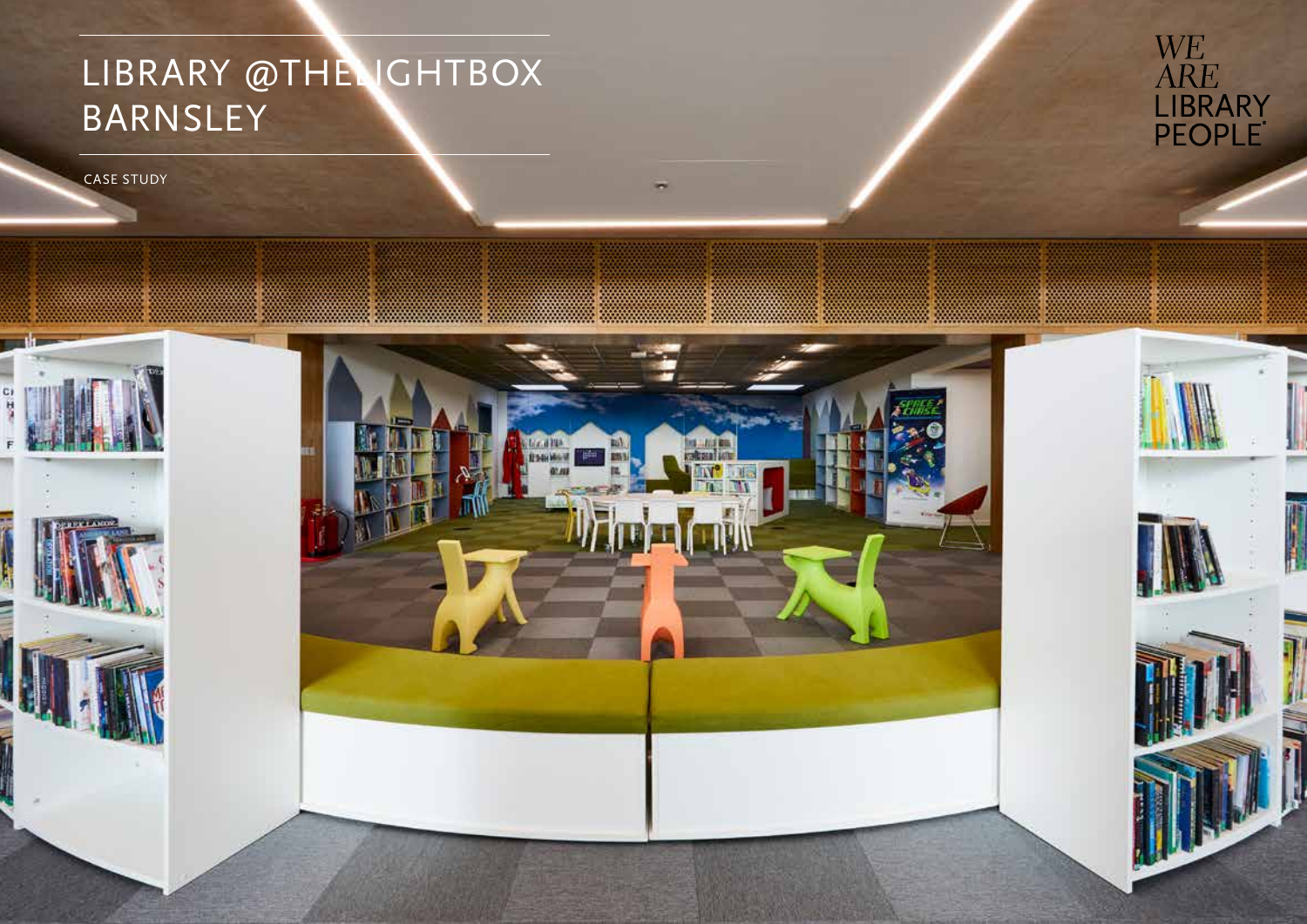

## **"** welcome piece of good news **99** In a time where library investment is low, the Library @TheLightbox is a

Following an intense tender process, Thedesignconcept produced the successful bid to provide shelving and furniture at the Library@ TheLightbox, Barnsley. Working closely with Henry Boot Construction and Barnsley Council, we developed designs for the space and introduced a bright, colourful and interactive Children's space.

Officially opening to the public on 13th July 2019, the library welcomed over 6000 visitors. The feedback from the public has been fantastic: "I'm not exaggerating when I say my three-year-old daughter, Tilly, and I literally could have spent a full day in the children's section. It is brilliant!

Whoever came up with the design is a genius! Its an incredibly well thought out, light, airy and colourful space that entices you in and makes it so easy to spend hours just reading and reading.

There's lots of fun kiddy friendly spots to go and snuggle up with your favourite book, including amazing cosy hideaways, individual animal themed table and chair combos and some great seats where you can snuggle up together."

An incredible review from Michelle who writes 'Where can I take the kids today' Blog and who was one of the first visitors to the space.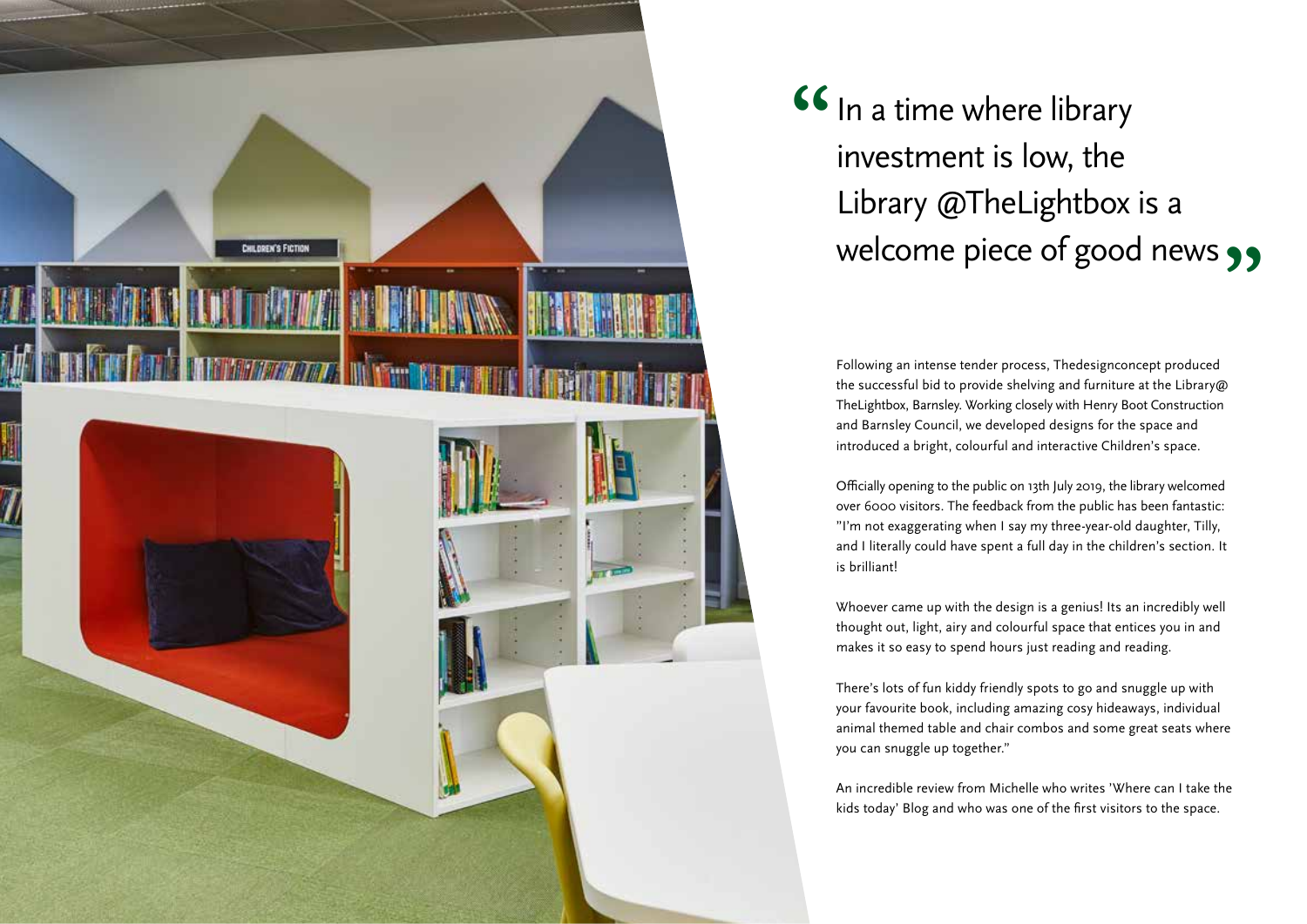### the design concept  $\textstyle\oplus$  BCI Curobib

#### **Library @TheLightbox, Barnsley**

The Library is an ultra-modern facility which now offers more services than conventional libraries. A lab on the ground floor will be used to promote interest in Science, Technology, Engineering and Mathematics (STEM) and be the venue for coding classes.

There is a sanctuary room for children and adults with autism who may need a quite place to visit.

The Children's Library can be found as part of the reading lounge on the first floor. The space is filled with fun furniture, bright colors, TV screens, Ipads for gameplay and, of course, hundreds of books.

A study space can be found on the second floor with plenty of desk space and PC access for the entire communtity, with free wifi also available.

An IT Suite has 20 computers and a 65inch interactive screen which can be used to teach groups and running training sessions. This suite is also used for jpb clubs, children's coding classes and other digital activities.

In a time where library investment is low and risk of closure high, the library@TheLightbox is a welcome piece of good news and has created a cornerstone for the city of Barnsley.